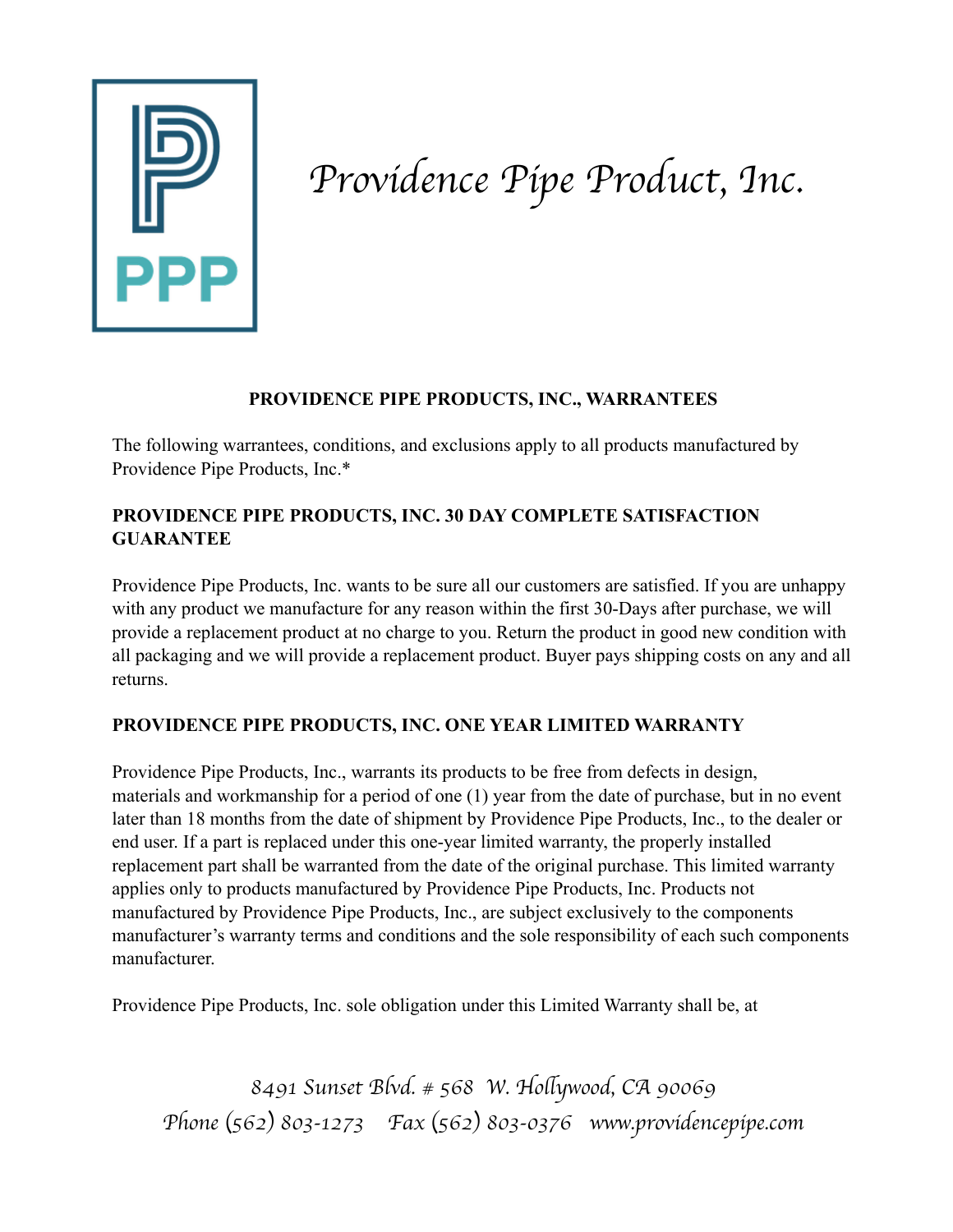

# *Providence Pipe Product, Inc.*

Providence Pipe Products, Inc.'s option and upon Providence Pipe Products, Inc.'s inspection, to repair, replace or issue a credit for any product which is determined by Providence Pipe Products,

Inc. to be defective in material or workmanship. Providence Pipe Products, Inc. may inspect the defective product to determine whether this Limited Warranty applies and any refusal to allow such inspection voids this warranty. Final determination of limited warranty coverage lies solely with Providence Pipe Products, Inc. Statements or recommendations made by a Providence Pipe Products, Inc. representative, dealer or agent to end-user do not constitute a warranty by Providence Pipe Products, Inc. or create any liability for Providence Pipe Products, Inc.

This warrantee is limited to the original retail purchaser. It is not transferable.

### **WARRANTY EXCLUSIONS**

This Limited Warranty does not cover, and Providence Pipe Products, Inc. is not responsible for damage caused by aby of the following causes: (i) damage to any product caused by any attempt to repair, replace, or service the product by persons other than Providence Pipe Products, Inc. authorized service representatives; (ii) failure to perform the recommended periodic maintenance procedures listed in the manual accompanying the product; (iii) any product that has been altered or modified in any way not approved by Providence Pipe Products, Inc. in advance in writing; (iv) depreciation or damage caused by normal wear and tear, failure to follow operation or installation instructions, misuse, negligence or lack of proper protection during storage; (v) any product that has been operated under more severe conditions or beyond the rated capacity specified for that product; (vi) exposure to fire, moisture, water intrusion, electrical stress, insects, explosions, extraordinary weather and/or environmental conditions including, but not limited to lightning, natural disasters, storms, windstorms, hail, earthquakes, acts of God or any other force majeure

*8491 Sunset Blvd. # 568 W. Ho*l*ywood, CA 90069 Phone* (*562*) *803-1273 Fax* (*562*) *803-0376 www.providencepipe.com*